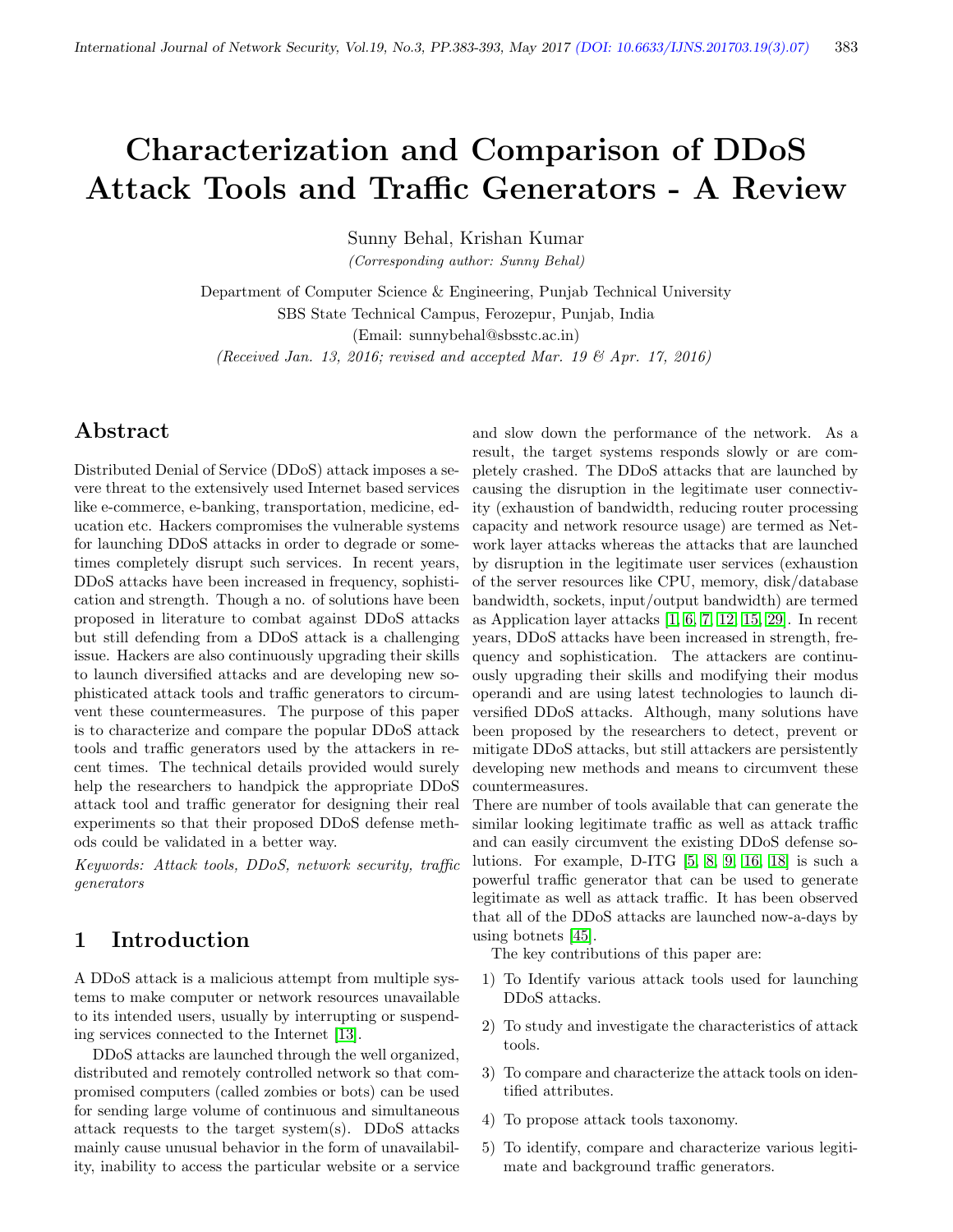

Figure 1: Taxonomy of DDoS attack tools

6) To provide research directions for the design of realtime experiments for validating DDoS defense.

This paper is a unique attempt that highlights the key technical features of the DDoS attack tools and traffic generators used by the attackers to launch DDoS attacks like their architecture model, the type of protocols supported or the type of traffic generated etc. The detailed technical information about the attack tools and traffic generators is provided with reference to the real experimentation purposes so that the internal working of these tools could be unleashed. This information would help the researchers to choose the appropriate DDoS attack tools or traffic generators for their real time experimentations so that better solution to the ever growing DDoS problem could be developed.

In the literature, there are number of existing surveys on the botnets and DDoS attack tools [\[20,](#page-9-12) [28,](#page-9-13) [31,](#page-10-1) [32,](#page-10-2) [42,](#page-10-3) [44\]](#page-10-4) but none of them is complete in itself. Kumar [\[4\]](#page-9-14), Mirkovic [\[33\]](#page-10-5) and Specht [\[41\]](#page-10-6) presented the taxonomies of attack tools but did not categorized the attack tools and traffic generators. Hoque [\[20\]](#page-9-12) and Srivastva [\[42\]](#page-10-3) provided the taxonomy of DDoS attacks and key features of few popular DDoS attack tools but lack the technical details. kaur et al. [\[28\]](#page-9-13) presented the some of the typical DDoS attack tools used by the attackers but did not give any information about traffic generators and their usage. In spite of these extensive surveys, a comprehensive solution to DDoS attacks have not been formulated till date. What is lacking in the literature is the detailed comparison based on the key technical features of the DDoS attack tools and traffic generators so that a better solution could be developed. This survey is first of its kind as per our knowledge that provides the detailed technical details, do the characterization and comparison of popular DDoS attack and traffic generators. There are number of DDoS attack tools and traffic generators available but no one has focused to sum up all the features under single title

till date. This paper also provide the detailed comparison of these attack tools and traffic generators along with their technical details.

This paper is organized as follows: Section 2 presents the taxonomy of DDoS attack tools and their description, Section 3 emphasizes on the comparison of the DDoS attack tools based upon their key features, Section 4 provides the comparison of traffic generators and Section 5 concludes the paper by highlighting the need for realtime experimentations.

### 2 Taxonomy of DDoS Attack Tools and Their Comparison

In this section, the taxonomy of the DDoS attack tools (as shown in Figure-1) is provided based on the identified attributes like type of interface they used, their attack rate dynamics, target operating system, attack model, protocols used, DDoS attack category and target area [\[4,](#page-9-14) [21,](#page-9-15) [27,](#page-9-16) [33,](#page-10-5) [41\]](#page-10-6).

- Type of Interface used: The interface used by the DDoS attack tools can be either command line interface or graphical user interface. Goldeneye, trinoo, shaft etc. use command line interface whereas hoic, udp flooder, xoic etc use graphical user interface.
- Attack rate dynamics: Depending upon the attack rate dynamics, attack tools can either generate the continuous attack traffic (no variations in sending attack request) rate and variable attack rate (tool can vary the attack rate to avoid the detection which can be the increasing rate and fluctuating rate).
- Operating System Supported: A number of DDoS attack tools are designed to support the various operating systems like unix, linux, solaris or windows.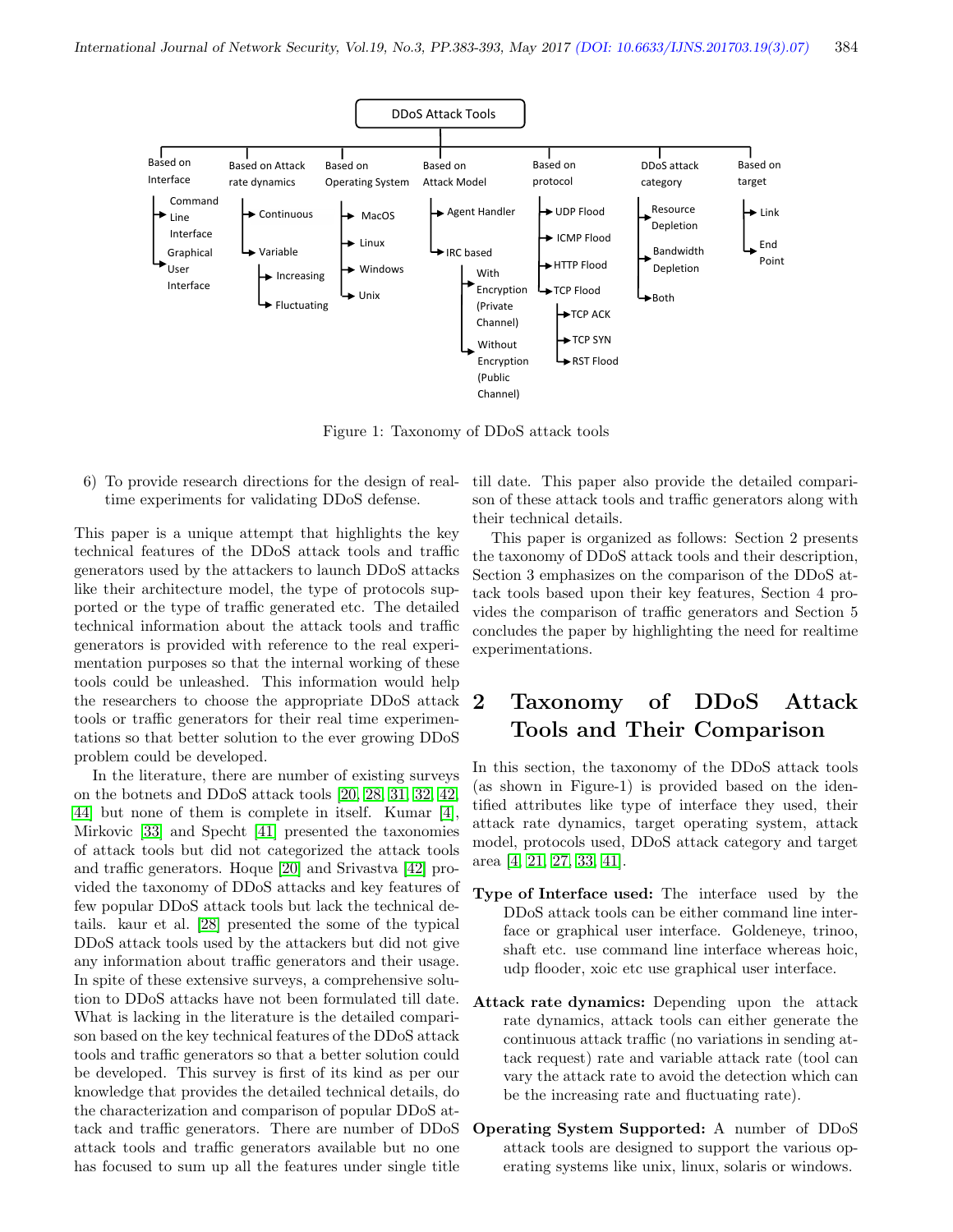- Attack model: DDoS attack tools can make use of either Agent-Handler model or and IRC model. Agent-Handler is based on master-slave relation whereas the IRC system use public channels for launching attacks.
- Protocol: The type of protocol specifies the kind of traffic generated by the attack tools for generating flood attacks, communication between the agent-handler, handler-client and client-agent. Flood attacks mainly use UDP, ICMP (ICMP ECHO request and ICMP ECHO reply), HTTP, TCP (TCP-SYN, TCP-ACK and RST-flood) protocols.
- DDoS attack category: The consequence of a DDoS attack is the unavailability of the resources or bandwidth of the victim. Hence, the attackers use those attack tools that can exhaust target system or network's resources and bandwidth. There are number of DDoS attack tools available that can deplete both the resources and the bandwidth in no time.
- Target area: DDoS attacks can either congest the link or end point. So, DDoS attack tools are typically designed for the congestion at the link level(congestion at the victim network) or at the end point level(congestion at the victim server).

All the popular attack tools are compared on the basis of identified key features as shown in Table:1. The key features includes the impact of attack which cause depletion either at bandwidth or resource level, scope of the attack tool, the type of attack launched, support of operating systems, implementation language etc. Further, it has also been observed that all DDoS attack tools follows the same generalized attack tool architecture as given by Lee [\[41\]](#page-10-6).

- Stacheldraht. Stacheldraht is the C-based DDoS tool that can create the ICMP flood, SYN flood, UDP flood and Smurf attack towards the target. It has the capability to congest the link and spoof the IP address. It can run on the Linux and the Solaris 2.1. It has command line based interface and its DDoS attack architecture model is agent based [\[20\]](#page-9-12).
- TFN. TFN (tribe flood network) can generate a number of different kinds of attacks. It is also called the "Son Of Trinoo". It is the command line based which executes on the windows, linux etc. It is written in the C language and has the attack architecture similar to the handler-agent model. It generates DDoS attack that has the capability to deplete both resource and bandwidth [\[38\]](#page-10-7) of the target.
- Trinity. Trinity is the command line based attack tool that can launch UDP, fragment, SYN, RST, random, flags and null flood requests that leads to the endpoint resource exhaustion and link congestion. This tool uses the encrypted format and requires the Linux

platform. The architecture model of the Trinity is the IRC-based [\[20\]](#page-9-12).

- Bubonic. A C-based attack tool which can use Linux, Unix and Windows as the underlying platforms for its execution. It is a DoS attempt to exploit or victimize the windows2000 machine by randomly sending a huge volume of the TCP packets with the random settings to increase the load on the machines which leads the machines to a crash. Random settings involve the setting of random IP addresses and random port number [\[20\]](#page-9-12).
- Jolt. A command line based DoS attack tool sends a large number of ICMP packets in order to target the victim machine running on the windows 95 or NT so that the victim machine fails to reassemble them for use. It implementation language is C. However, this kind of attack do not cause any drastic damage to the victim system, and the machine is still in the state, to be recovered [\[20\]](#page-9-12).
- Mstream. A C-based and command line interface DDoS attack tool has ability to forge the source addresses. It creates the TCP ACK flood and TCP RST flood requests to the target server. It can generate botnets and also spoof the ip addresses of the attackers while performing DDoS attacks. Both of these requests can exhaust the network resources and consumes bandwidth of the victim server [\[38\]](#page-10-7).
- Shaft. Shaft is the command line interface DDoS attack tool that can exhaust the bandwidth and resources of the victim server. It provides statistics for TCP, UDP and ICMP flooding attacks and helps the attackers to identify the victim machine status (either completely down or alive) or to decide on the termination of zombies in addition to the attack. Its architecture model is Agent-Handler based [\[38\]](#page-10-7).
- Targa. Targa is the C-based attack tool which can deplete the bandwidth and resources. It is the DoS attack tool which is the collection of the 16 different programs of DoS. These attacks can be launched individually as well as in the group also. It has the ability to spoof the ip addresses and requires the linux platforms [\[20\]](#page-9-12).
- Trinoo. Trinoo is the DDoS attack tool, that uses a master host and several broadcast hosts. Master host instructs the various broadcast hosts to launch the attack. An Application layer attack tool that has the capability to deplete the resources and leverages the bandwidth of the victim network. It is command line based and its architecture model is the Agent-Handler based [\[38\]](#page-10-7).
- Blast20. Blast20 is the DOS attack tool is called as the TCP service stress tool is able to identify the potential weaknesses in the network servers instantly.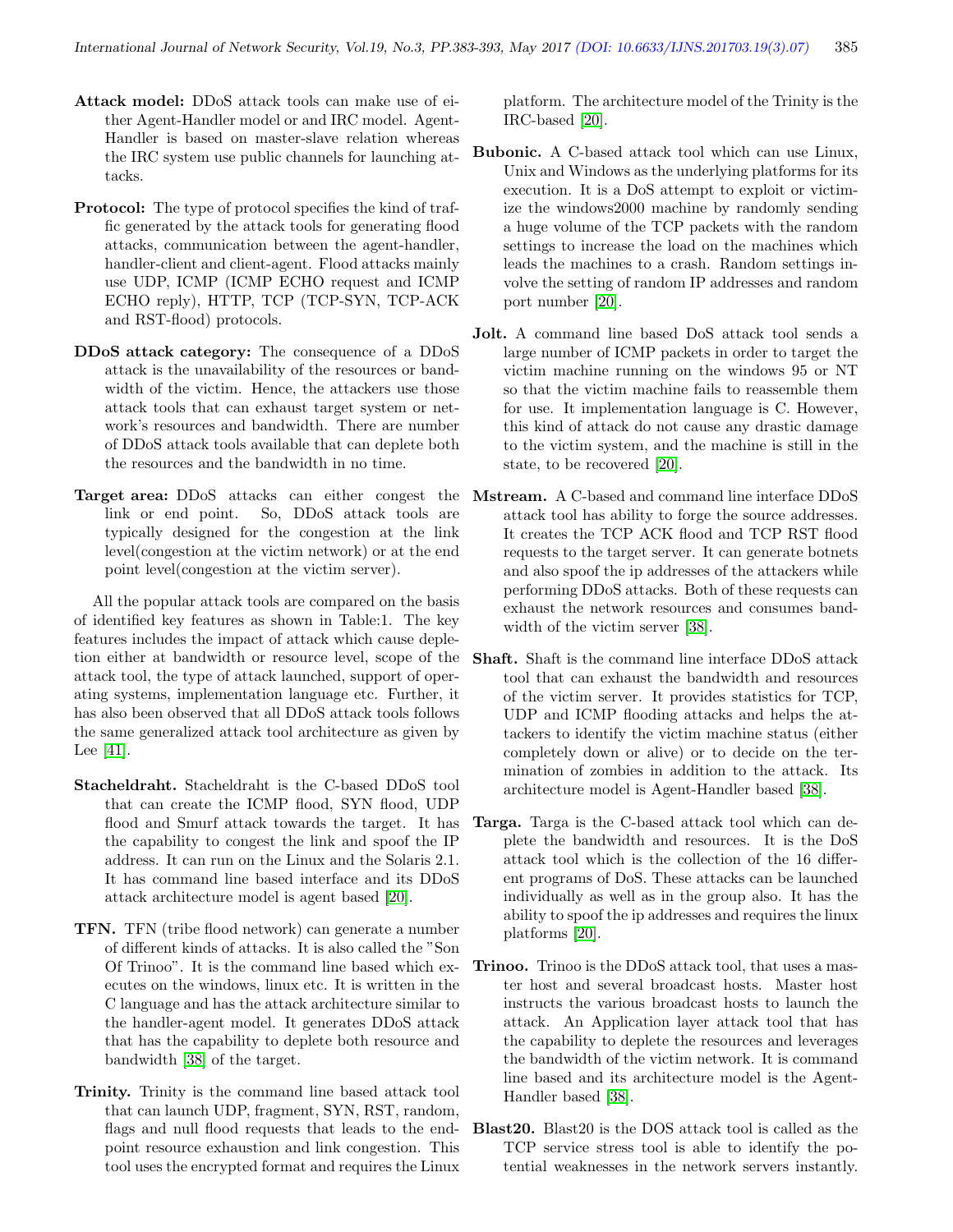| Year                     | Name                                                           | <b>Target</b><br>Impact | Scope        | $_{\rm Type}$<br>$\circ$ f<br>Attack<br>Traffic | Operating<br>System<br>supported             | Number<br>of<br>Zom-<br>bies | whether<br>makes<br>bot-<br>nets?<br>(yes/no) | Encryption<br>(yes/no)                    | $\overline{\text{Ip}}$<br>Spoof-<br>ing<br>(yes/no) | Implemen<br>tation<br>Language | <b>Interface</b><br>Type | Attack<br>Model          |
|--------------------------|----------------------------------------------------------------|-------------------------|--------------|-------------------------------------------------|----------------------------------------------|------------------------------|-----------------------------------------------|-------------------------------------------|-----------------------------------------------------|--------------------------------|--------------------------|--------------------------|
| 1999                     | Stacheldraht 20Bandwidth,                                      | Resource                | DoS,<br>DDoS | icmp, udp                                       | linux,<br>$SO-$<br>laris                     | Multiple                     | yes                                           | yes                                       | yes                                                 | で                              | CLI                      | Agent<br>based           |
| 1999                     | TFN Tribe<br>flood net-<br>work) [38]                          | Bandwidth,<br>Resource  | <b>DDoS</b>  | udp,<br>tcp,<br>icmp                            | windows,<br>linux, solaris                   | Multiple                     | yes                                           | $\mathbf{no}$                             | yes                                                 | C                              | <b>CLI</b>               | Agent<br>based           |
| 1999                     | Trinity<br>cite-                                               | Bandwidth,<br>Resource  | DoS,<br>DDoS | tcp, udp                                        | linux                                        | Multiple                     | yes                                           | no                                        | no                                                  | $\overline{\phantom{a}}$       | CLI                      | IRC based                |
| 2000                     | Hoq2014<br>Bubonic <sup>[20]</sup>                             | Bandwidth.<br>Resource  | DoS          | tcp                                             | windows,<br>linux, unix                      | single                       | no                                            | no                                        | $\mathbf{no}$                                       | $\overline{\text{c}}$          | CLI                      |                          |
| 2000                     | $Jolt$ [20]                                                    | Resource                | DoS          | icmp                                            | window95,<br>windowsNT                       | Single                       | $\mathop{\rm no}\nolimits$                    | no                                        | yes                                                 | で                              | CLI                      | $\sim$                   |
| 2000                     | Mstream <sup>[38]</sup>                                        | Bandwidth               | DoS,<br>DDoS | tcp, udp,<br>icmp                               | linux,<br>win-<br>dows                       | Multiple                     | yes                                           | no                                        | yes                                                 | $\overline{\mathrm{c}}$        | CLI                      | Agent<br>based           |
| 2000                     | Shaft $[38]$                                                   | Bandwidth.<br>Resource  | DoS,<br>DDoS | udp,icmp,<br>$_{\rm{top}}$                      | linux, unix                                  | Multiple                     | yes                                           | no                                        | yes                                                 | $\sim$                         | <b>CLI</b>               | Agent<br>based           |
| 2000                     | $\text{Targa}$ [20]                                            | Bandwidth.<br>Resource  | DoS          | udp,<br>$_{\rm{top},}$<br>icmp                  | linux                                        | Single                       | yes                                           | no                                        | yes                                                 | $\overline{\text{c}}$          | CLI                      | $\blacksquare$           |
| 2000                     | Trinoo <sup>[38]</sup>                                         | Bandwidth               | DDoS         | $\overline{\text{udp}}$<br>tcp, http            | linux,<br>$SO-$<br>laris                     | Multiple                     | yes                                           | yes                                       | $\mathbf{no}$                                       | て                              | CLI                      | Agent<br>based           |
| 2001                     | $Blast20$ [20]                                                 | Resource                | DoS          | tcp                                             | windows,<br>linux, unix                      | Single                       | no                                            | $\overline{\phantom{a}}$                  | $\overline{\phantom{a}}$                            |                                | CLI                      |                          |
| 2001                     | Crazy<br>Pinger [20]                                           | Bandwidth,<br>Resource  | DoS          | icmp                                            | windows,<br>linux, unix                      | Single                       | no                                            | no                                        | yes                                                 |                                | GUI                      |                          |
| 2001                     | Kaiten [20]                                                    | Bandwidth,<br>Resource  | DDoS         | tcp, udp                                        | windows                                      | Multiple                     | Yes                                           | no                                        | $\mathop{\rm no}\nolimits$                          | $\overline{\phantom{a}}$       | CLI                      | IRC based                |
| 2001                     | Knight [38]                                                    | Bandwidth,<br>Resource  | DDoS         | $tcp$ , $udp$                                   | windows                                      | Mutiple                      | yes                                           | no                                        | $\blacksquare$                                      | で                              | CLI                      | IRC based                |
| 2003                     | Nemsey [38]                                                    | Bandwidth               | DoS          | $_{\rm{tcp}}$                                   | windows                                      | Single                       | $\mathop{\rm no}\nolimits$                    | no                                        | $\mathop{\rm no}\nolimits$                          | $\overline{\phantom{a}}$       | GUI                      | $\overline{\phantom{a}}$ |
| 2005<br>2005             | $FSMax$ [20]<br>$H$ ping [20]                                  | Resource<br>Resource    | DoS<br>DoS   | $\blacksquare$<br>icmp, udp,<br>tcp             | windows<br>linux,<br>win-<br>dows            | Single<br>Single             | $\overline{no}$<br>$_{\rm no}$                | $\overline{no}$<br>$\mathbf{n}\mathbf{o}$ | $\overline{no}$<br>yes                              | TCL                            | <b>CLI</b><br>CLI        | ٠<br>$\sim$              |
| 2007                     | Black<br>Energy [20]                                           | Bandwidth,<br>Resource  | DDoS         | udp,<br>tcp,<br>icmp, http                      | linux                                        | Multiple                     | yes                                           | no                                        | $\blacksquare$                                      | $\sim$                         | CLI                      | IRC based                |
| 2007                     | $H$ god [20]                                                   | Bandwidth.<br>Resource  | DDoS         | tcp,<br>$\overline{\text{udp}}$<br>icmp         | windows                                      | Multiple                     | $\blacksquare$                                | no                                        | yes                                                 | $\sim$                         | CLI                      | IRC based                |
| 2007                     | Panther <sup>[20]</sup>                                        | Bandwidth               | DoS          | icmp, udp                                       |                                              | Single                       | $\mathop{\rm no}\nolimits$                    | $\sim$                                    | $\blacksquare$                                      | $\sim$                         | $\sim$                   |                          |
| 2007                     | RefRef <sup>[20]</sup>                                         | Resource                | DDoS         |                                                 | windows                                      | Multiple                     | Ξ                                             | $\overline{no}$                           | $\overline{no}$                                     | perl                           | CLI                      | IRC based                |
| 2008                     | $LOIC$ [40]                                                    | Resource                | DoS,<br>DDoS | udp,<br>tcp,<br>icmp, http                      | linux, mac<br>os, windows, android           | Multiple                     | yes                                           | no                                        | $\mathbf{no}$                                       | $C-Sharp$                      | GUI                      | IRC based                |
| 2008                     | <b>UDP</b><br>Flooder [40]                                     | Bandwidth               | DoS          | udp                                             | windows                                      | $\sim$                       | $\overline{\phantom{a}}$                      | no                                        | yes                                                 |                                | GUI                      | IRC based                |
| 2009                     | DDOSIM [40]                                                    | Resource                | <b>DDoS</b>  | tcp, smtp, http,linux<br>udp                    |                                              | Multiple                     | yes                                           | no                                        | $\mathbf{no}$                                       | $\overline{C^{++}}$            | <b>CLI</b>               | $\omega$                 |
| 2009                     | Slowloris [40]                                                 | Bandwidth,<br>Resource  | DoS          | http                                            | windows,<br>linux                            | Single                       | no                                            | no                                        | $\mathop{\rm no}\nolimits$                          | Perl                           | GUI<br>and<br><b>CLI</b> | $\sim$                   |
| 2009                     | TOR's<br>ham-<br>mer [38]                                      | Bandwidth,<br>Resource  | DoS,<br>DDoS | http                                            | unix, linux,<br>macos                        | Multiple                     | yes                                           | no                                        | $\mathop{\rm no}\nolimits$                          | Python                         | $_{\rm CLI}$             | Agent<br>based           |
| 2010                     | Davoset [38]                                                   | Resource                | DoS,<br>DDoS | http                                            | linux                                        | Multiple                     | yes                                           | no                                        | $\mathop{\rm no}\nolimits$                          | Perl                           | CLI                      | $\overline{\phantom{a}}$ |
| 2010                     | $\lceil 37 \rceil$<br>Owasp<br>$_{\text{Dos}}$<br>Http<br>Post | Resource                | DoS          | http                                            | windows                                      | Single                       | no                                            | $\mathbf{n}\mathbf{o}$                    | no                                                  | Python                         | GUI                      | $\blacksquare$           |
| 2010                     | Pyloris [40]                                                   | Resource                | DoS,<br>DDoS | tcp,imap,<br>ftp, telnet                        | linux,<br>win-<br>udp, smtp, httpdows, macos | Multiple                     | yes                                           | $\mathbf{no}$                             | yes                                                 | Python                         | <b>CLI</b>               | IRC based                |
| 2010                     | $XOIC$ [40]                                                    | Resource                | DoS,<br>DDoS | udp,<br>tcp,<br>icmp                            | windows                                      | Multiple                     | yes                                           | $\mathbf{no}$                             | $\mathbf{no}$                                       | $C-Sharp$                      | GUI                      | IRC based                |
| 2011                     | Aldi<br>Bot-<br>net [2]                                        | Resource                | <b>DDoS</b>  | http, tcp                                       | windows                                      | Multiple                     | yes                                           | no                                        | no                                                  | $\sim$                         | GUI                      | Web based                |
| 2011                     | R-U DEAD<br>-YET [38]                                          | Resource                | DoS,<br>DDoS | http                                            | linux                                        | Single                       | no                                            | no                                        | yes                                                 | Python                         | <b>CLI</b>               | $\blacksquare$           |
| 2011                     | $\overline{\text{SSL}}$<br>$DoS$ [25]                          | Resource                | $_{\rm DoS}$ | tcp                                             | windows,<br>unix                             | Single                       | $\mathbf{n}$                                  | $\overline{\phantom{a}}$                  | $\overline{\phantom{a}}$                            | $\blacksquare$                 | $\overline{\phantom{a}}$ | $\overline{\phantom{a}}$ |
| 2012                     | Golden-<br>Eye $[19]$                                          | Resource                | DoS          | http                                            | Linux, Win-<br>dows, MAC                     | Single                       | $\mathbf{no}$                                 | no                                        | $\mathop{\rm no}\nolimits$                          | Python                         | <b>CLI</b>               | $\sim$                   |
| 2012                     | $\overline{HOIC}$ [40]                                         | Resource                | DDoS         | http                                            | windows                                      | Multiple                     | yes                                           | no                                        | $\mathop{\rm no}\nolimits$                          | Basic                          | GUI                      | $\overline{\phantom{a}}$ |
| 2012                     | HULK 38                                                        | Resource                | DoS,<br>DDoS | http                                            | linux,<br>win-<br>dows                       | Single                       | $_{\rm no}$                                   | $\mathbf{n}\mathbf{o}$                    | $\mathop{\rm no}\nolimits$                          | Python                         | CLI                      | $\sim$                   |
| $\overline{\phantom{a}}$ | Silent-<br>Ddoser [3]                                          | Bandwidth,<br>Resource  | <b>DDoS</b>  | $\overline{\text{udp},}$<br>tcp,<br>http        | windows                                      | Multiple                     | yes                                           | yes                                       | $\mathop{\rm no}\nolimits$                          | VB.net                         | GUI                      | IRC based                |
| $\overline{\phantom{a}}$ | <b>SEER</b> [14]                                               | Resource                | DDoS         | icmp, tcp,<br>$\mathbf{u}$                      | windows                                      | Multiple                     | yes                                           | no                                        | yes                                                 | java                           | <b>GUI</b>               | $\frac{1}{2}$            |

Table 1: Comparison of DDoS Attack Tools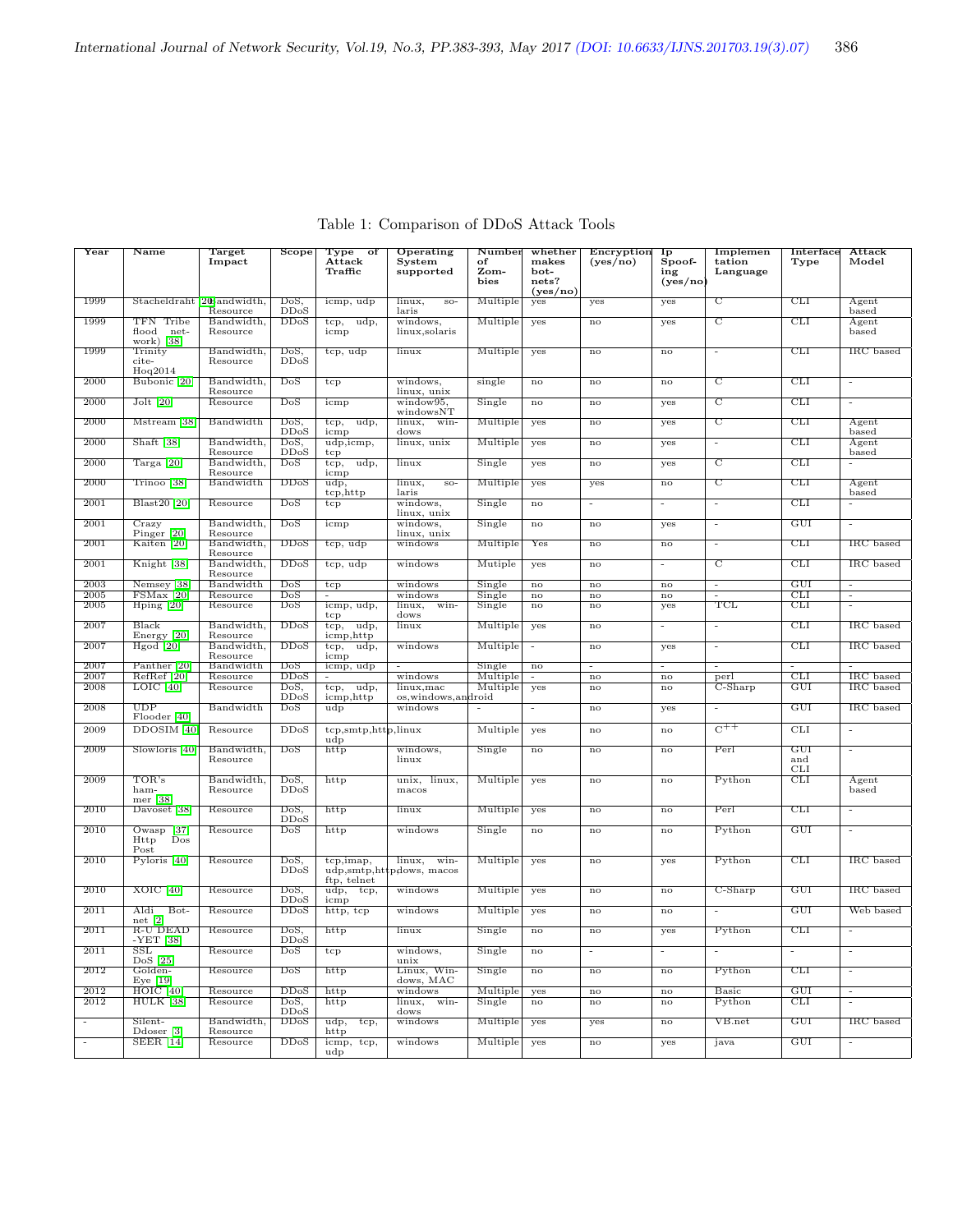It is command line based tool which has the ability to exhaust the resources of the victim server. The parameters required to launch attack are target IP address, start size and end size of the packet [\[20\]](#page-9-12).

- Crazy Pinger. Crazy Pinger is the DoS attack tool which can launch attack by sending a large volume of ICMP packets to the victim machine or to the large remote network. Crazy Pinger is the GUI based attack tool that can spoof the ip addresses and can exhaust the resource and bandwidth. This kind of tool is easy to use and is effective over the multiple platforms [\[20\]](#page-9-12).
- Kaiten. Kaiten is the DDoS attack tool which can launch multiple attacks, viz., UDP flood, TCP flood, SYN flood and PUSH+SYN flood. It uses random source IP addresses for generating botnets. The Kaiten is the command line based tool with IRC as the DDoS attack architecture model. It has the ability to deplete the resource and the bandwidth of the victim server [\[20\]](#page-9-12).
- Knight. Knight is an IRC-based tool can launch multiple DDoS attacks to create SYN flood, UDP flood and urgent pointer flood on windows machines. An IRC based tool that can destroy the resources and the bandwidth of the victim system. It is the command line interface attack tool whose implementation language is the C- language. It can make botnet also [\[38\]](#page-10-7).
- Nemsey. Nemsey is the DoS attack tool whose presence specifies the computer is insecure and infected with the malicious software. It is a GUI based attack tool that can deplete the bandwidth of the victim server. It does not generate the multiple sources and spoof the ip addresses. It attempts to launch an attack with a specified number of packets of specified sizes [\[38\]](#page-10-7).
- FSMax. FSMax is the DoS attack tool which can be used to test the stress of the network and to test the server for buffer overflows which may be exploited during attack, text file is accepted as the input which is executed through a sequence of tests based on the input. FSMax has the ability to exhaust the resources of the victim server [\[20\]](#page-9-12).
- Hping. Hping can handle the random packet size and the fragmentations. Hping performs the firewall rule testing, port scanning and protocol based network performance testing. Its implementation language is TCL and has command line interface [\[20\]](#page-9-12).
- Black Energy. Black Energy is the simple and powerful IRC based architecture model attack tool and a wellknown cybercrime toolkit. This tool continues to be widely used to deny services for commercial websites and targets the critical energy infrastructure. It is

command line based that can deplete the resources and bandwidth of the victim server [\[20\]](#page-9-12).

- Hgod. Hgod tool is the windows XP based tool which can spoof the source IPs and specifies protocols and the port numbers during the attack. It is used for launching TCP SYN flooding attack. The architecture model is IRC based with command line interface and has the capability to exhaust the resource and bandwidth of the victim server [\[20\]](#page-9-12).
- Panther. A UDP based DoS attack tool that can flood the specified IP at a particular port number. It takes IP address as the input parameter to launch the attack. This tool is the windows based. Panther has the ability to deplete the bandwidth of the victim server and can generate the traffic of UDP and TCP types. However, it is not so powerful attack tool [\[20\]](#page-9-12).
- RefRef. RefRef is the DDoS attack tool which is used to exploit existing SQL injection vulnerabilities. It sends the SQL malformed queries which are carrying payloads that force the servers to exploit their own resources. Its implementation language is PERL and has the command line interface. It is the attack tool that has an architecture model of IRC based model. This tool works with the perl compiler in order to launch DDoS attacks [\[20\]](#page-9-12).
- LOIC. LOIC is an open source network testing tool developed by Praetox Technologies. It was used by 4chan during Project Chanology to attack web servers. It is a GUI based DDoS attack tool which can deplete the resources of the victim server like CPU, memory etc[\[40\]](#page-10-8).
- UDP Flooder. UDP flooder is the port scanner and has the user friendly graphical user interface that can target the random ports and random packet size. It is the IRC-based attack tool which can also spoof the ip addresses of the source. It can deplete the bandwidth of the victim server in no time [\[40\]](#page-10-8).
- DDoSim. A DDoS attack tool that uses the random IP addresses to stimulate several zombies with full TCP connection. DDoSim can generate the HTTP-GET flood attack to target random IP addresses and random ports. A command line interface whose implementation language is the  $C^{++}$  and has the ability to deplete the resources of the victim server [\[40\]](#page-10-8).
- Slowloris. Slowloris attack tool creates the flood of TCP SYN requests to the target victim. During the Iranian presidential election in 2009, Slowloris was used as a prominent tool to leverage DoS attacks against sites run by the Iranian government. It has both graphical user and the command line interfaces and is implemented in the perl language [\[40\]](#page-10-8).
- Tor's Hammer. A python based slow post DoS testing tool that runs through TOR network. Tor's Hammer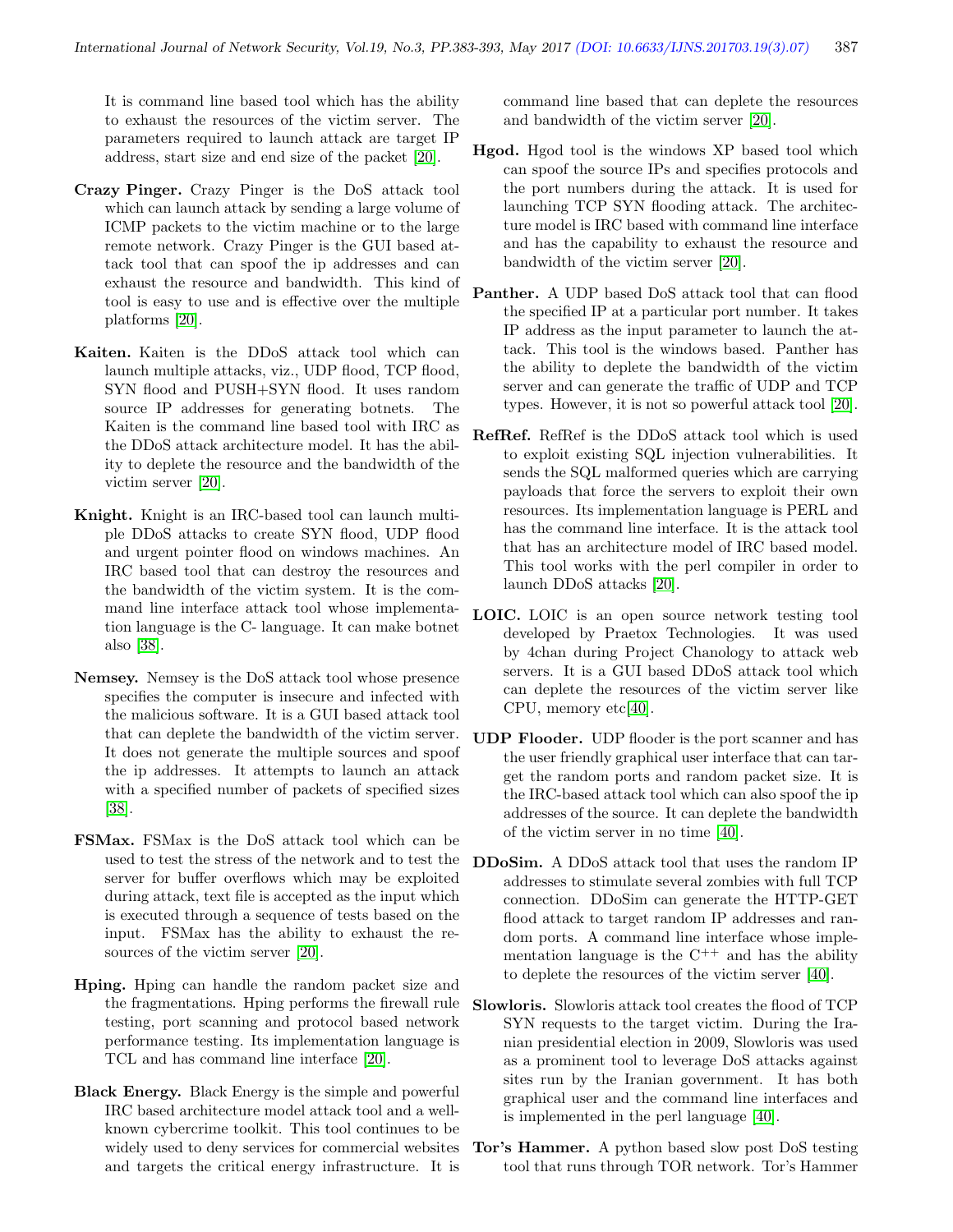uses random source IP address making difficult to trace back the source machine of the attacker. This tool that can deplete the bandwidth and resources of the victim server. It has the command line interface and its architectural model is the Agent based model [\[38\]](#page-10-7).

- Davoset. Davoset is a command line tool for conducting DDoS attacks on the sites via Abuse of functionality and XML external entities vulnerabilities at sites for attack on other sites (including DoS and DDoS attacks). Davoset is the PERL based attack tool and has the ability to make the multiple zombies generates the botnets for launching the DDoS attack [\[38\]](#page-10-7).
- Owasp DoS http post. Owasp DoS is the open web application software project for testing performance, availability and capacity planning of web application. Owasp, a graphical user interface is the Slow HTTP POST attack requests are sent to the victim and maintain SSL half connection with the victim. it has ability to deplete the resources of the victim server [\[37\]](#page-10-9).
- Pyloris. Pyloris is the script based tool and is used for testing a service level vulnerability to a particular class of Denial of Service attacks. It uses the inbuilt methods of Slowloris operating system and is used to test the server's readiness to withstand Botnet based DDoS attacks. It is written in Python and has the IRC based attack model [\[40\]](#page-10-8).
- XOIC. Xoic is a GUI based tool that can perform the DDoS attack on any server with specified IP address, a user-selected port and a user-selected protocol. It seems to be more powerful than the Loic. Its implementation language is the C-sharp and has IRC based DDoS attacks that can be performed with TCP, HTTP, UDP, ICMP packet messages [\[40\]](#page-10-8).
- Aldi Botnet. Aldi botnet is a newer inexpensive DDoS bot that is growing in the wild and is designed to deplete the resources of the victim server. Arbor company on September 30,2011 revealed that there are at least 50 distinct aldi botnets that have been seen in the wild with 44 unique command and control points [\[2\]](#page-9-17).
- R-U-dead-Yet. Rudy is the python based slow attack tool to crash the web server. It has two modes, one is the interactive menu mode and another is the unattended configuration based execution mode. A python based tool that can launch attack in order to deplete the resources of the victim server and execute over the Linux platform [\[38\]](#page-10-7).
- SSL DoS. SSl DoS is the windows based tool that can cause denial of service attack without creating the botnets. This tool can be executed on the both windows and Linux, is more effective and powerful. It

can launch the network layer flood attacks. It has the ability to exhaust the resources of the victim server [\[25\]](#page-9-18).

- Golden-Eye. Golden-Eye is the multi-threaded python based attack tool that can launch the http flood attack. Attack vector exploitation can be done by HTTP keep alive + no cache messages. It does not encrypt the attack packets and doesn't not support IP spoofing. This tool can execute on the Windows, Linux, MAC operating systems and can deplete the resources of the server [\[19\]](#page-9-19).
- HOIC. High speed, multi-threaded attack tool and has the capability to flood upto 256 websites at once. HTTP GET flood and POST requests are sent to the target server. Anonymous was the first group to utilize it and launch attack against the website of the US department of justice. It has the ability to resource of the victim server [\[40\]](#page-10-8).
- Hulk. HTTP unbearable load king has ability to take down the server in a minute as it directly affects the server's load. It generates TCP SYN flood and multithreaded HTTP GET flood requests. It can hide the actual user agent. It has the ability to send the different patterns of attack requests that can obfuscate the referrer for each request [\[38\]](#page-10-7).
- Silent ddoser. Silent ddoser can create UDP, SYN and HTTP flood requests to the target victim. It has ability to update the bots on the botnet at ongoing attack. It utilizes triple-DES, RC4 encryption and has IPV6 capabilities with password stealing function. It is a windows tool which has graphical user interface that have the IRC based model [\[3\]](#page-9-20).
- SEER. SEER generates the attack traffic by using the Flooder tool, developed by SPARTA and the Cleo tool developed by UCLA. SEER can generate the same traffic with many variations, can show the movement of traffic from one client to another means the graphical vision of the complete traffic with topology made in the deter testbed. The main disadvantage of this attack tool is, it is only used with the deter testbed. It has graphical user interface and implementation language is java [\[14\]](#page-9-21).

A wide variety of DDoS attack tools are available on the internet. Most of them are very powerful and destructive; they can easily crash down the target network and web applications in terms of bandwidth and resource depletion in no time. Out of these attack tools Black Energy, Loic, Hoic, r-u-dead-yet and Hulk can generate legitimate looking HTTP traffic. Although Tfn, Trinoo, Stacheldraht, Shaft, Mstream and Trinity have the capabilities to launch powerful DDoS attacks but they are obsolete now a days and are not powerful enough as compared to other attack tools in the list. The parameters required to launch an attack vary with the type of attack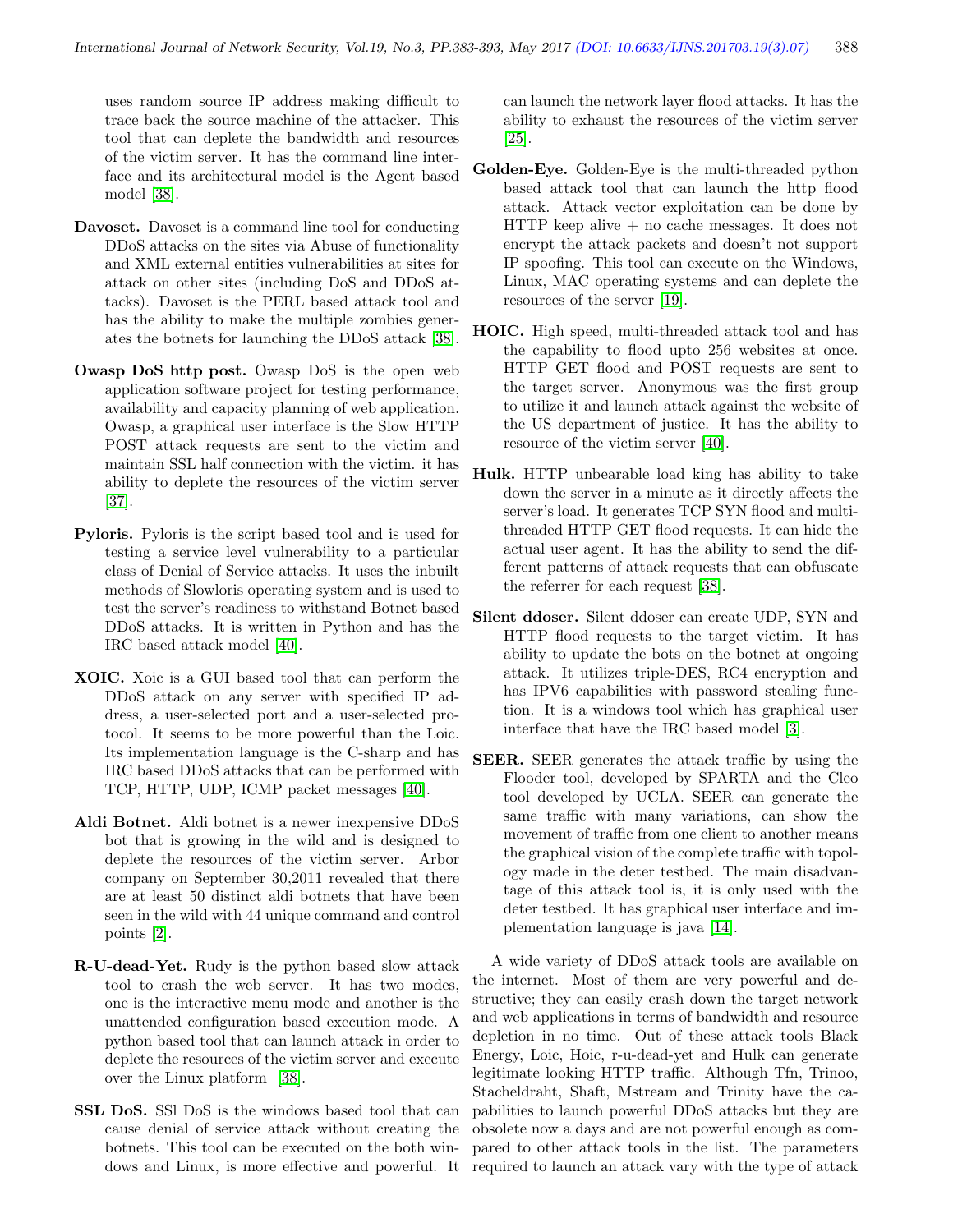tool used. The year-wise comparison shows the drastic change in the technology wise features of attack tools over the past years.

## 3 Traffic Generators and Their Comparison

Traffic generators are the tools which can generate the legitimate traffic as well as attack traffic. This section provides the detailed comparison of traffic generators based on their key features as summarized in the Table 2.

- Bit-Twist: A highly Scriptable tool which selects the specific range of the packets and then save them in another trace file. It can send multiple trace files at a time and sends the packets at the specific speed. This is Windows and Linux based tool with the feature of the command line computers. It generates the transport layer and the application layer [\[40\]](#page-10-8).
- Byte-Blower: IP testing tool that helps to quickly access the performance and the stability of the IP networks and the network equipment. This gives the real time view. Its implementation language is TCL (tool command language) and is based on the Linux, windows, MacOS [\[10\]](#page-9-22).
- Curl Loader: An Open source and flexible tool for generating and testing of load. Loader uses real HTTP,FTP and TLS/SSL protocol stacks and can simulates tens of thousands and hundreds of users with their own IP addresses. Command line based traffic generator that can run over only linux systems. A tool which can generate the traffic of the application layer and network layer [\[40\]](#page-10-8).
- D-ITG: Distributed internet traffic generator produces traffic that accurately replicates appropriate real time stochastic process by making use of both IDT(inter-departure time) and PS (packet size) features. It is capable of generating traffic at the network, transport and the application layer. It has command line interface which can run on the windows, linux and BSD. The user can generate legitimate traffic, attack traffic and flash traffic [\[5\]](#page-9-7).
- Geist: An internet traffic generator for server architecture evaluation that remains limited to the HTTP GET requests . It can generate the dynamic GET parameters and can also handle the cookies. A command line based traffic generator can generate the traffic of application layer and its implementation language is C. It runs on the windows platform [\[26\]](#page-9-23).
- Harpoon: Harpoon can generate the traffic from traces or from the high- level specification . Harpoon traffic can runs over the HTTP and application behavior that may be different from the real time traffic. A unix based generator which can generate the traffic

of application layer, transport layer and the datalink layer. It is used for the testing of network switching hardware [\[19\]](#page-9-19).

- HTTP-Perf: A generator used to measure the web server performance. Its major characteristics includes the robustness (ability to generate and sustains the server overload), support for HTTP/1.1and SSL protocols and extensibility. A command line based traffic generator that can generate application layer traffic with fix number of HTTP GET requests and can be used to check the performance of the web [\[40\]](#page-10-8).
- Iperf: A multi-threaded generator in which client-server can have multiple connections. It is used for active measurements of maximum achievable bandwidth on IP networks. A java based traffic generator which is having graphical user interface as the platform. It can generate network layer and application layer traffic for measuring maximum achievable bandwidth [\[24\]](#page-9-24).
- KUTE: Kernel based traffic engine has KUTE-REC and KUTE-SND. Kute-Rec can count the received packets, inter-arrival time, measures high packet rates and Kute-Snd can generate high packet rate for software solution. A kernel based traffic engine which can generate transport layer traffic and its implementation language is the C [\[30\]](#page-10-10).
- LAN-forge-fire: It is a java based traffic generator with graphical user interface that can generate the application layer traffic against the web-server, VOIP, gateways, firewalls, and load balancers. It requires full TCP connection and provides the support for the hping and nmap [\[11\]](#page-9-25).
- M-GEN: An open source generator that can generates the real time traffic patterns. It can be used in network simulation environment like NS-2 and Opnet. MGEN supports the TCP messaging and the IPv6 networking. A command line based traffic whose implementation languages are TCL and NS-2. It can generate the application layer as well as transport layer traffic [\[34\]](#page-10-11).
- Netperf: An open source generator that can be used to measure the performance of many different types of networks . Its testing is for unidirectional throughput and end-to-end latency. A C-based command line tool which can be executed on the command line based user interface and can generate the transport layer and the network layer traffic [\[35\]](#page-10-12).
- Ostinato: An open source, cross-platform network traffic generator that can craft and send packets of several streams with different protocols at different rates. A python based traffic generator which is having graphical user interface. It can generate the traf-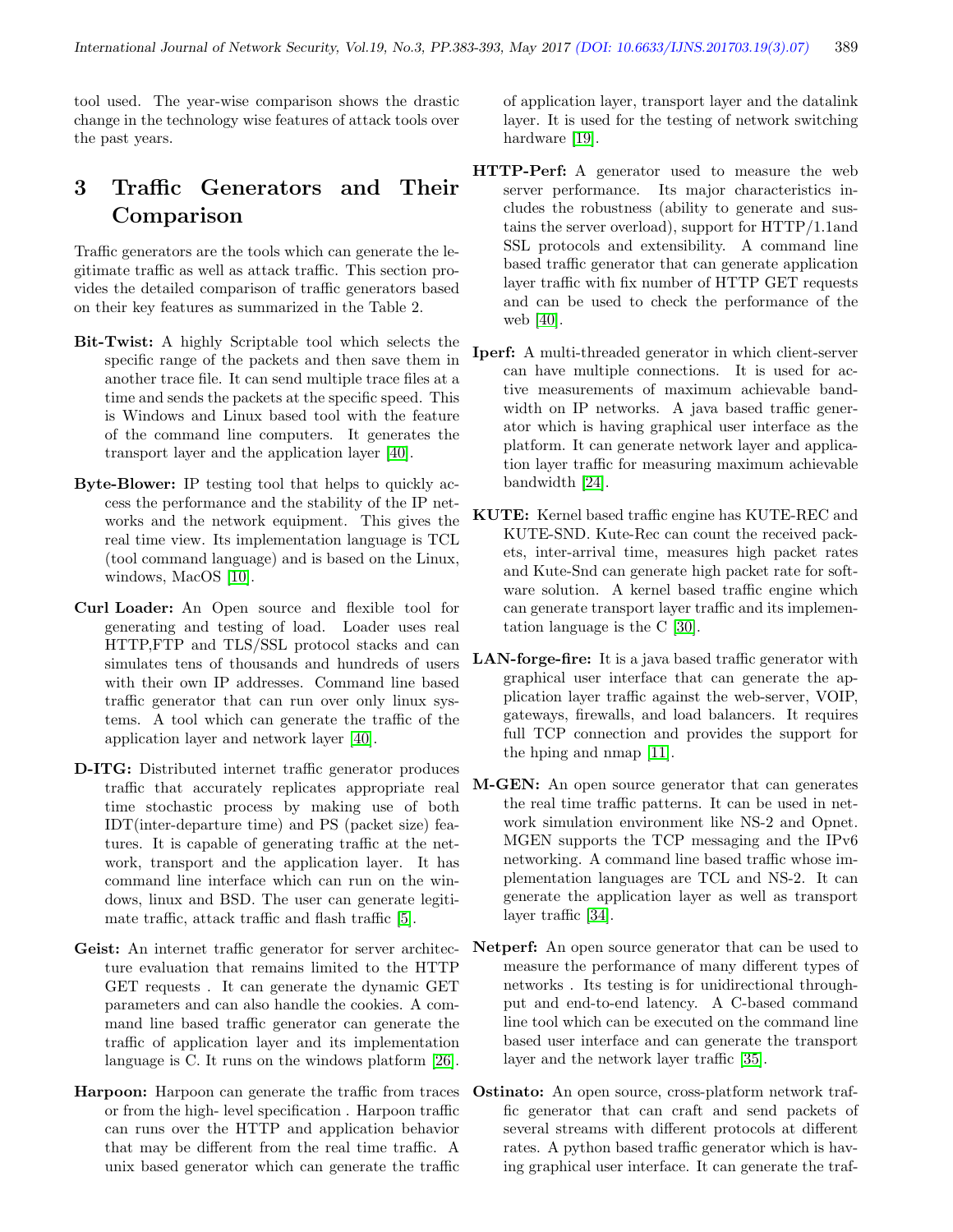| Name<br>of<br>Generator        | Implemen<br>tation<br>Lan- | Type of traffic<br>generated                   | $\overline{\mathrm{os}}$<br>$S$ up-<br>ported           | $\overline{\mathrm{GUI}/}$<br><b>CLI</b> | Embedded<br>Testbed | <b>Input Parameters</b>                                                                                                         | Operating<br>Layer                                            | <b>Key Features</b>                                                                                                                                                                                                      |
|--------------------------------|----------------------------|------------------------------------------------|---------------------------------------------------------|------------------------------------------|---------------------|---------------------------------------------------------------------------------------------------------------------------------|---------------------------------------------------------------|--------------------------------------------------------------------------------------------------------------------------------------------------------------------------------------------------------------------------|
| $SEER$ [14]                    | guage<br>Java              | TCP, UDP, HTTP,<br>ICMP                        | Windows,<br>Linux, Unix                                 | GUI                                      | yes                 | server IP, client IP,<br>thinking time                                                                                          | Network,<br>Transport,<br>application<br>layer                | Legitimate traffic genera-<br>tion, DDoS traffic gener-<br>ation, Visualization                                                                                                                                          |
| $D-ITG$ [5]                    | $\overline{C^{++}}$        | HTTP, TCP/IP                                   | Linux, Windows,<br>Free<br>BSD.<br>OSX(Leopard)         | <b>CLI</b>                               | yes                 | Inter Departure time,<br>packet size Random and<br>Variable                                                                     | Transport and<br>application<br>layer                         | IPv4 traffic generation,<br>IPv6 traffic generation                                                                                                                                                                      |
| HTTPerf <sup>[40]</sup>        |                            | HTTP, SSL                                      | Linux(Debian),<br>Unix                                  | <b>CLI</b>                               | $\overline{no}$     | No. of headers, no. of<br>clients, timeouts, maxi-<br>mum no. of connections                                                    | Application<br>Layer                                          | Measures web servers per-<br>formance, Generates fix<br>no. of HTTP GET re-<br>quests and keep track on<br>responses by measuring<br>response rate                                                                       |
| Pylot [39]                     | Python                     | HTTP, HTTPS                                    | Windows<br>Vista,<br>XP,<br>Ubuntu, Cyg-<br>win, MACOS  | GUI                                      | $_{\rm no}$         | No. of agents, request<br>intervals, rampup time,<br>test duration                                                              | Application<br>layer                                          | Multithreaded load gen-<br>erator, Real time stats,<br>Cross platform, Custom<br>timers, Results reports<br>with graphs                                                                                                  |
| Packmime [23]                  | $_{\rm NS}$                | <b>HTTP</b>                                    | Linux                                                   |                                          | no                  | response size, request<br>size, flow arrive, server,<br>client, request rate                                                    | Transport and<br>Application<br>layers                        | Simulate different RTT,<br>Bottleneck links,<br>Loss<br>rates                                                                                                                                                            |
| $Tmix$ [17]                    | $NS-2$                     | TCP, IP                                        | Linux                                                   |                                          | Geni<br>Testbed     | $_{\text{Load}}$<br>data files, start<br>time                                                                                   | Transport<br>layer                                            | Generate realistic traffic                                                                                                                                                                                               |
| Ostinato [36]                  | Python                     | TCP, ICMP, UDP                                 | Windows, Free<br>BSD, Linux,<br>MACOS                   | GUI                                      | $\mathbf{n}$        | No. of packets, stream<br>rates, no. of streams                                                                                 | Network<br>Trans-<br>layer,<br>port layer                     | Cross-platform network<br>traffic generator,<br>Can<br>open, edit, replay, save the<br>pcapfiles                                                                                                                         |
| Surge $[22]$                   | <b>HTTP</b>                |                                                |                                                         |                                          | $\mathbf{no}$       |                                                                                                                                 | Application<br>layer                                          | Http traffic generator                                                                                                                                                                                                   |
| Webstone [46]                  | C                          | <b>HTTP</b>                                    | WindowsNT<br>Solaris, UNIX                              | CLI                                      | Deter<br>testbed    | no. of minimum clients,<br>iterations and time per<br>run                                                                       | Application<br>Layer                                          | Distributed multipurpose<br>benchmark, Measure the<br>performance of the web<br>server's hardware<br>and<br>software products                                                                                            |
| Geist [26]                     | C                          | <b>HTTP</b>                                    | Windows                                                 | <b>CLI</b>                               | $_{\rm no}$         | server, client, protocols                                                                                                       | Application<br>Layer                                          | Limited to HTTP GET<br>requests, Does not follow<br>the HTTP redirects                                                                                                                                                   |
| $RUDE$ [40]                    | $\overline{\mathrm{c}}$    | UDP                                            | Linux                                                   | GUI                                      | $\mathbf{n}$        | servers, clients, proto-<br>cols                                                                                                | Transport<br>Layer                                            | Real time UDP data<br>emitter, Generates traffic<br>to the network which<br>can be received and<br>logged on the other site<br>the network<br>of<br>with<br>$CRUDE$ (collector<br>for<br>RUDE)                           |
| KUTE [30]                      | $\overline{\mathrm{c}}$    | $\overline{\text{UDP}}$                        | 2.6 linux ker-<br>nel                                   |                                          | yes                 | count received packets,<br>inter arrival time, test<br>hardware driver, per-<br>formance of receiving<br>stack, router/switches | Transport<br>Layer                                            | Kernel based traffic en-<br>gine                                                                                                                                                                                         |
| LAN<br>Forge<br>Fire $[11]$    | Java                       | HTTP<br>HTTPS,FTP,<br>TELNET,<br>SFTP,<br>TFTP | Linux, Windows,<br>Solaris                              | GUT                                      | n <sub>o</sub>      | Clients, source, packet<br>information                                                                                          | Application<br>Layer                                          | Need full TCP connec-<br>supports<br>tion.<br>many<br>impairments latency,<br>jitter,bandwidth, packet<br>loss, packet reordering                                                                                        |
| TCP<br>re-<br>play [43]        | $C/C^{++}$                 | TCP, IP                                        | Unix, win32                                             | <b>CLI</b>                               | Deter<br>testbed    | Client,<br>Server,<br>Port<br>No., IP address range                                                                             | Network<br>Layer                                              | Ability to injects previ-<br>ously captured traffic in<br>libpcap format                                                                                                                                                 |
| $MGEN$ [34]                    | $_{\rm TCL}^{\rm NS-2}$    | TCP, UDP, IP                                   | MA-<br>Unix,<br>COSX, Win32                             | <b>CLI</b>                               | no                  | Host address, Receive<br>port list, Time to live,<br>type of service, socket<br>buffer size                                     | Network and<br>Transport<br>Layer                             | libpcap Ion<br>TCP Messaging, IPv6<br>American Generates<br>Lams<br>real time traffic patterns,<br>Supports<br>additional<br>statistical<br>patterns,<br>Transport<br>buffering<br>message count, Payload<br>Enhancement |
| Harpoon [19]                   |                            | HTTP, UDP, TCP,<br>IΡ                          | Unix                                                    |                                          | Deter<br>testbed    | No. of nodes, file sizes,<br>thinking time, client<br>session, server session,<br>server port                                   | Datalink<br>layer, Trans-<br>port, Application<br>layer       | Generate representative<br>background traffic, Test-<br>ing of network switching<br>hardware                                                                                                                             |
| Bit-Twist [40]                 |                            | UDP,<br>TCP<br>$IP, \overline{ARP}$            | Windows,<br>$MA-$<br>$_{\cos x}^{\text{Linux},}$        | <b>CLI</b>                               | no                  | packet size, request rate                                                                                                       | Network and<br>Transport<br>Layer                             | Powerful libpcap based<br>ethernet packet genera-<br>tor, Complement of TCP-<br>DUMP, Capable of send-<br>ing multiple trace files at<br>a time                                                                          |
| $_{\rm Curl}$<br>Loader $[40]$ | C                          | <b>HTTP</b><br>HTTPS,FTP,FTPS                  | Linux                                                   | <b>CLI</b>                               | $\overline{no}$     | Interface, Client, IP ad-<br>dress range                                                                                        | Transport and<br>Application<br>Layer                         | Simulates<br>hundreds<br>thousands<br>of<br>of<br>HTTP/HTTPS<br>and<br>FTP/FTPS clients<br>with<br>its own ip address, FTP<br>Passive and active.                                                                        |
| Trafgen [19]                   |                            | <b>HTTP</b>                                    | Linux                                                   | <b>CLI</b>                               | no                  | Input<br>configuration Application<br>ing traffic layer<br>file, Outgoing<br>devices, no. of frames                             | layer                                                         | Fuzzy testing, Fast<br>network traffic genera-<br>tor for debugging and<br>performance evaluation                                                                                                                        |
| Netperf <sup>[35]</sup>        | С                          | TCP, UDP, SCTP,<br><b>IP</b>                   | BSD,<br>Unix,<br>Windows,<br>others                     | CLI                                      | $_{\rm no}$         | minimum interval in<br>real seconds,<br>buffer<br>alignment                                                                     | Network and<br>Transport<br>Layer                             | Testing for unidirectional<br>Throughput, Testing for<br>unidirectional end-to-end<br>Latency                                                                                                                            |
| Iperf [24]                     | Java                       | TCP, UDP, SCTP                                 | Windows,<br>Linux,<br>MACOS,<br>BSD,<br>free<br>openBSD | GUI                                      | no                  | Specific time, Buffer,<br>target layer bandwidth,<br>protocols                                                                  | Network and<br>Transport<br>layer                             | Active measurement of<br>$\begin{tabular}{ll} maximum & achievable \\ bandwidth on IP network \end{tabular}$                                                                                                             |
| $B$ yte-<br>Blower [40]        | TCL                        | IP, TCP                                        | Windows,<br>$^{\prime}$ MA-<br>Linux,<br>$\cos$         | GUI                                      | no                  | protocols, set latency<br>parameters                                                                                            | Data<br>link, Network,<br>transport<br>layer                  | IP testing, Scalability of<br>IP network and network<br>impact                                                                                                                                                           |
| Seagull [40]                   | $C_{++}$                   | TCP,<br>UDP,<br>IP,<br>HTTP                    | Linux, Win32                                            | CLI                                      | $_{\rm no}$         | protocols, user interface<br>Scheduling/core                                                                                    | Network,<br>transport<br>and<br>layer<br>Application<br>layer | Multiprotocol traffic gen-<br>erator, Multithreaded for<br>performance and relia-<br>bility, Dynamically ad-<br>justable scenario rate                                                                                   |

Table 2: Comparison of traffic generators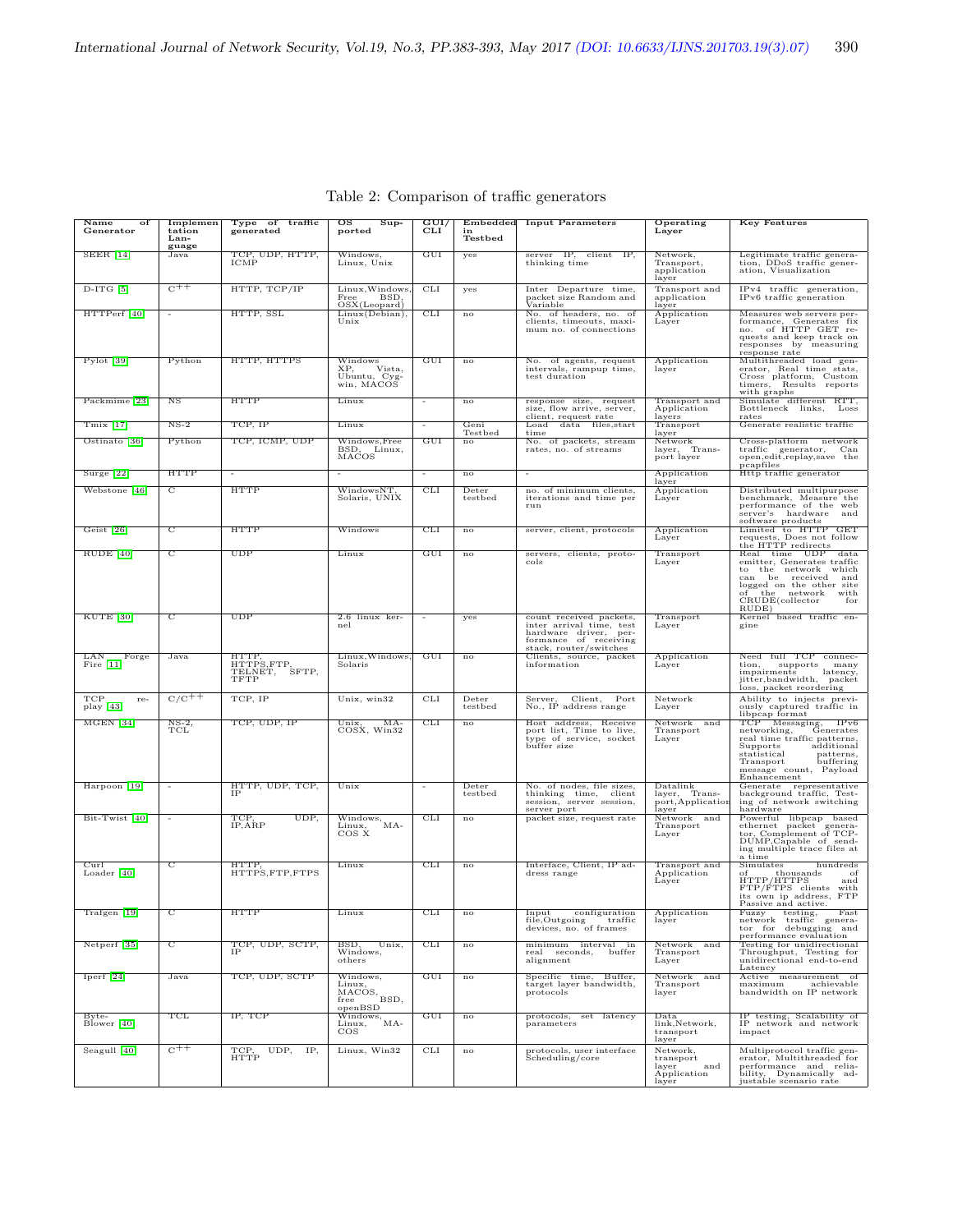fic of network layer and transport layer which is the Tmix: A traffic generator that is embedded in the GENI cross-platform traffic network [\[36\]](#page-10-14).

- Packmime: A HTTP-traffic generator that was developed by the researchers in the internet traffic research group at Bell Labs. Its implementation in NS-2 is done at the UNC-chapelHill. It generates the application layer and transport layer generator. It can simulate different RTT, bottleneck links and loss rates and is publicly available [\[23\]](#page-9-26).
- Pylot: A free open source generator that generates HTTP load tests for the purpose of benchmarking and analysis. It can generate the concurrent load, verifies server responses and produces reports with metrics. A python based graphical user interface tool that is publicly available and generates the application layer traffic. It is a multithreaded load generator [\[39\]](#page-10-13).
- RUDE: Real time UDP data emitter is a flexible programs that can generates traffic and this traffic can be received and logged on the other site of the network with CRUDE(collector of RUDE). A C-based graphical user interface tool that can be used a real time UDP date emitter. It is publicly available and generates the traffic for transport layer [\[40\]](#page-10-8).
- Seagul: An open source tool which allows the additional support of a brand new protocols in less than two hours with no programming knowledge. A powerful traffic generator for functional, load, endurance, stress and performance tests for almost any kind of the protocol. A command line based traffic generator have the  $C^{++}$  as its implementation language [\[40\]](#page-10-8).
- SEER: Security experimentation environment(SEER) that developed by SPARTA Inc. It provides the user interface to the experimenters for writing scripts and performs experiments in the Deter environment. A java based traffic generator having the graphical user interface which can generate the legitimate traffic generators [\[14\]](#page-9-21).
- Surge: Scalable URL reference generator that performs reference matching, server file size distribution, request size distribution, relative file popularity, embedded file references. It is the HTTP-based traffic generator which can be used to generate the application layer traffic. It can perform the distribution of the various file [\[22\]](#page-9-28).
- TCP-Replay: It provides the means repeatable and reliable environment for testing a variety of network devices such as switches, routers and firewall networks. It is best suitable for intrusion detection and intrusion prevention systems. A command line based tool which is embedded into the deter testbed and can be used to generate the network layer traffic [\[43\]](#page-10-16).
- platform that is capable of generating the realistic traffic. This generator requires the full TCP and oneway TCP. It can generate the transport layer traffic which is considered as the realistic traffic. It is publicly available over the internet and can execute only on the Linux platform [\[17\]](#page-9-27).
- Trafgen: A multi-threaded network traffic generator with the potential of fuzzy testing that means a packet configuration can be built with random numbers on all or certain packet offsets. It is the C-based traffic generator which is executed by using the command line interface of the linux operating system. It can be used to test the fuzzy system [\[19\]](#page-9-19).
- Webstone: A distributed multi-process benchmark that is embedded in the Deter testbed. It can be used to test the performance of the HTTP in contrast to server's platform. It can measure the average and maximum connect time and the response time. It is the application layer traffic generator which is the CLI based and its implementation language is the C language [\[46\]](#page-10-15).

A wide variety of traffic generators are available out of which some are licensed and others are free to download. These can be differentiated by using various features like traffic generated type, implementation language, operating system used, layer wise differentiation etc, as summarized in Table 2. The attackers are very smart now a days as they use such traffic generators to generate legitimate looking traffic so as to circumvent the existing defense methods. The need of the hour is to know more and more about the technical details and trends of such attack tools and traffic generators used by the attackers. This information would surely be helpful for the researchers for designing their realtime experiments for the validation of their proposed defense methods.

### 4 Conclusion

DDoS attack is a severe threat that makes the Internet based web services unavailable to the legitimate users and cause huge financial losses to the communication, banking, medicine and research applications. A number of surveys and taxonomies of DDoS attack tools and traffic generators have been proposed till date but all of them lacks in one dimension or the other. The existing taxonomies have failed to provide the technical details of such tools and their usage. We have done the extensive survey of the popular DDoS attack tools and traffic generators used by the attackers to launch diversity of attacks. In this paper, we have extensively surveyed the popular DDoS attack tools and traffic generators based on the identified key features. Such an extensive survey will surely help the experimenters to hand pick an appropriate attack tool or the traffic generator for designing their real experiments.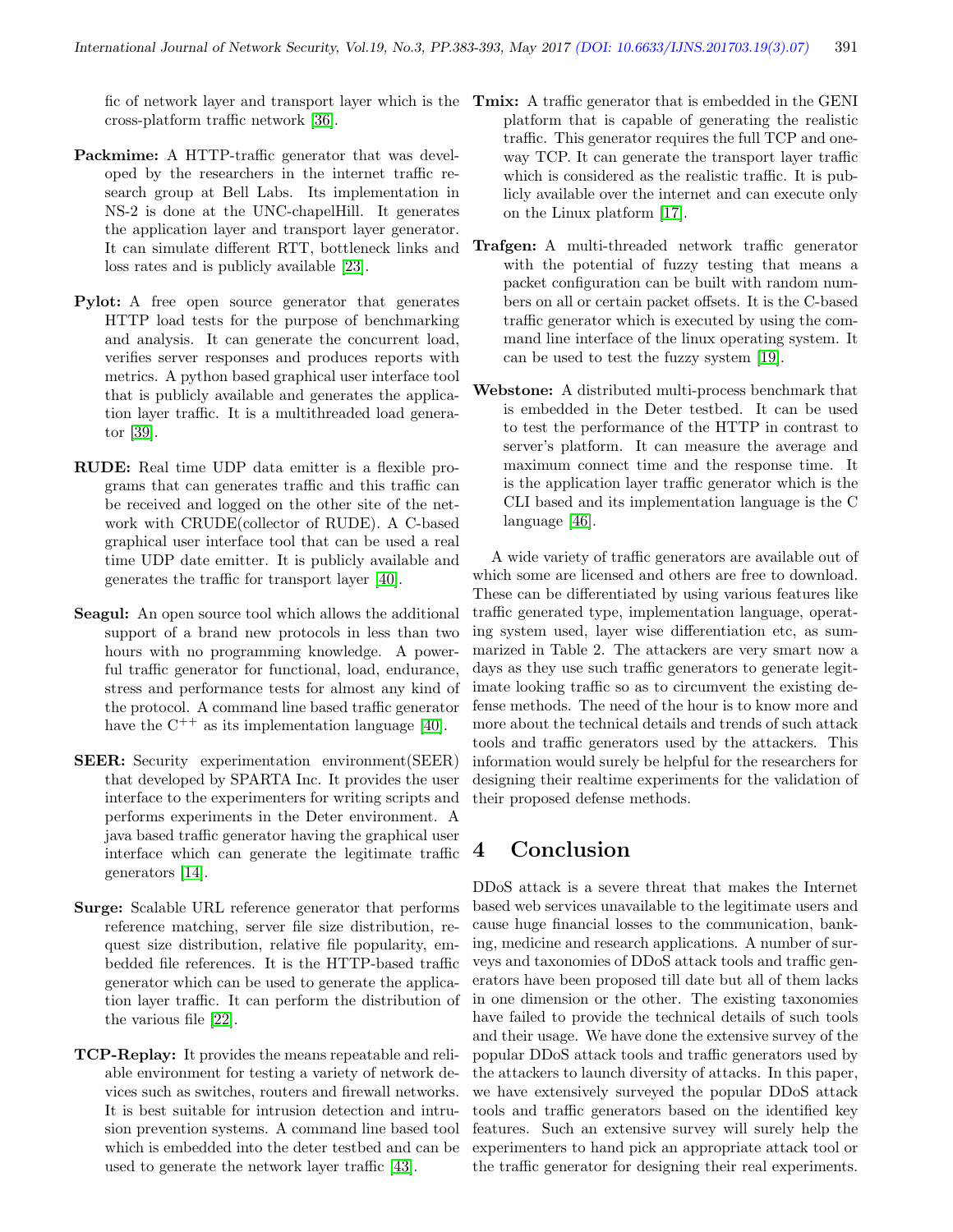### Acknowledgments

This Research work has been supported by the All India Council for Technical Education (AICTE), New Delhi, India under Grant Research Promotion Scheme Grant No. 8023/RID/RPS-93/2011-12.

### References

- <span id="page-9-1"></span>[1] M. Aamir and M. A. Zaidi, "DDoS attack and defense: Review of some traditional and current techniques," CoRR  $abs/1401.6317$ , 2014.  $(http://docplayer.net/$  $(http://docplayer.net/$ [678758-Ddos-attack-and-defense-review-of](http://docplayer.net/678758-Ddos-attack-and-defense-review-of-)[some-traditional-and-current-techniques.](some-traditional-and-current-techniques.html) [html](some-traditional-and-current-techniques.html))
- <span id="page-9-17"></span>[2] Aldibotnet,  $DDoS$  Attack Tools, 2012. ([https://](https://asert.arbornetworks.com/ddos-tools) [asert.arbornetworks.com/ddos-tools](https://asert.arbornetworks.com/ddos-tools))
- <span id="page-9-20"></span>[3] Arbor Networks, Silent Ddoser, 2015. ([https:](https://www.arbornetworks.com/blog/asert/tag/silent-ddoser/) [//www.arbornetworks.com/blog/asert/tag/](https://www.arbornetworks.com/blog/asert/tag/silent-ddoser/) [silent-ddoser/](https://www.arbornetworks.com/blog/asert/tag/silent-ddoser/))
- <span id="page-9-14"></span>[4] R. Arun and S. Selvakumar, "Distributed denial-ofservice (DDoS) threat in collaborative environment - A survey on ddos attack tools and traceback mechanisms," in Proceedings of IEEE International Conference on Advance Computing, pp. 1275–1280, 2009.
- <span id="page-9-7"></span>[5] A. Avallone, A. Pescape and G. Ventre, "Distributed Internet Traffic Generator (D-ITG): Analysis and experimentation over heterogeneous networks," in International Conference on Network Protocols, Atlanta, Georgia, 2003.
- <span id="page-9-2"></span>[6] S. Behal, A. S. Brar, and K. Kumar, "Signaturebased botnet detection and prevention," in Proceedings of International Symposium on Computer Engineering and Technology, pp. 127–132, 2010.
- <span id="page-9-3"></span>[7] M. H. Bhuyan, H. J. Kashyap, D. K. Bhattacharyya, and J. K. Kalita, "Detecting distributed denial of service attacks: methods, tools and future directions," The Computer Journal, vol. 57. no. 4, pp. 537–556, 2013.
- <span id="page-9-8"></span>[8] A. Botta, A. Dainotti, and A. Pescape, "A tool for the generation of realistic network workload for emerging networking scenarios," Elsevier Journal of Computer Networks, vol. 56, no. 15, pp. 3531–3547, 2012.
- <span id="page-9-9"></span>[9] V. Bukac, Traffic Characteristics of Common DoS Tools, Technical Report FIMU-RS-2014-02, 2014.
- <span id="page-9-22"></span>[10] ByteBlower, ByteBlower, 2014. ([https://www.](https://www.excentis.com/blog/) [excentis.com/blog/](https://www.excentis.com/blog/))
- <span id="page-9-25"></span>[11] Candela Technologies, Lanforge Fire: Network Testing and Emulation Solutions, 2015. ([http://www.](http://www.candelatech.com) [candelatech.com](http://www.candelatech.com))
- <span id="page-9-4"></span>[12] G. Carl, G. Kesidis, R. Brooks, and S. Rai, "Denialof-service attack-detection techniques," IEEE Internet Computing, vol. 10, no. 1, pp. 82–89, 2006.
- <span id="page-9-0"></span>[13] CERT, Computer Emergency Report Team (CERT), 2015. (<http://www.cert.org/>)
- <span id="page-9-21"></span>[14] DeterLab, SEER: The Security Experimentation EnviRonment, 2012. ([http://seer.deterlab.net/](http://seer.deterlab.net/trac) [trac](http://seer.deterlab.net/trac))
- <span id="page-9-5"></span>[15] D. Dittrich, The DoS Project's Trinoo, Distributed Denial of Service Attack Tool, 1999. ([http://staff.washington.edu/dittrich/misc/](http://staff. washington. edu/dittrich/misc/trinoo.analysis.txt) [trinoo.analysis.txt](http://staff. washington. edu/dittrich/misc/trinoo.analysis.txt))
- <span id="page-9-10"></span>[16] C. Douligeris and A. Mitrokotsa, "Ddos attacks and defense mechanisms: classification and state-of-theart," Elsevier Journal of Computer Networks, vol. 44, no. 5, pp. 643–666, 2004.
- <span id="page-9-27"></span>[17] Geni, Tmix, 2011. ([http://groups.geni.net/](http://groups.geni.net/geni/wiki/genitmix) [geni/wiki/genitmix](http://groups.geni.net/geni/wiki/genitmix))
- <span id="page-9-11"></span>[18] S. Ghansela, "Network security: Attacks, tools and techniques," International Journal of Advanced Research in Computer Science and Software Engineering, vol. 3, no. 6, pp. 419–421, 2013.
- <span id="page-9-19"></span>[19] Github, DDoS Attack Tools, 2013. ([https://](https://github.com/) [github.com/](https://github.com/))
- <span id="page-9-12"></span>[20] N. Hoque, M. H. Bhuyan, R. C. Baishya, D. K. Bhattacharyya, and J. K. Kalita, "Network attacks: Taxonomy, tools and systems," International Journal of Network and Computer Applications, vol. 40, pp. 307–324, 2014.
- <span id="page-9-15"></span>[21] A. Hussain, S. Schwab, S. Fahmy, J. Mirkovic, R. Thomas, "DDoS Experiment methodology," in Proceedings of DETER Community Workshop on Cyber Security Experimentation, pp. 8–14, 2006.
- <span id="page-9-28"></span>[22] ICIR, Traffic Generators for Internet Traf- $\text{fic},$  2010. ([http://www.icir.org/models/](http://www.icir.org/models/trafficgenerators.html) [trafficgenerators.html](http://www.icir.org/models/trafficgenerators.html))
- <span id="page-9-26"></span>[23] Internet Traffic Research Group, Packmime, 2005. ([http://www.isi.edu/nsnam/ns/doc/node555.](http://www.isi.edu/nsnam/ns/doc/node555.html) [html](http://www.isi.edu/nsnam/ns/doc/node555.html))
- <span id="page-9-24"></span>[24] iPerf, iPerf - The Network Bandwidth Measurement Tool, 2015. ([https://iperf.fr/iperf-download.](https://iperf.fr/iperf-download.php) [php](https://iperf.fr/iperf-download.php))
- <span id="page-9-18"></span>[25] Kali Linux Tutorials, THC-SSL-DoS - A Denial of Service Tool Against Secure Web-servers and for Testing SSL-Renegotiation, 2011. ([https://www.](https://www.thc.org/thc-ssl-dos) [thc.org/thc-ssl-dos](https://www.thc.org/thc-ssl-dos))
- <span id="page-9-23"></span>[26] K. Kant, V. Tewari, and R. Iyer, "Geist: A web traffic generation tool," in Proceedings of International Conference on Modelling Techniques and Tools for Computer Performance Evaluation, pp. 227–232, Springer, 2002.
- <span id="page-9-16"></span>[27] A. Kapravelos, C. Grier, N. Chachra, C. Kruegel, G. Vigna, and V. Paxson, "Hulk: Eliciting malicious behavior in browser extensions," in Proceedings of 23rd USENIX Security Symposium, pp. 641–654, 2014.
- <span id="page-9-13"></span>[28] H. Kaur, S. Behal, and K. Kumar, "Characterization and comparison of distributed denial of service attack tools," in Proceedings of IEEE International Conference on Green Computing and Internet of Things (ICGCIoT'15), pp. 1139–1145, 2015.
- <span id="page-9-6"></span>[29] N. Kaur and S. Behal, "P2P-BDS: Peer-2-Peer botnet detection system", IOSR Journal of Computer Engineering, vol. 16, no. 5, pp. 28–33, 2014.